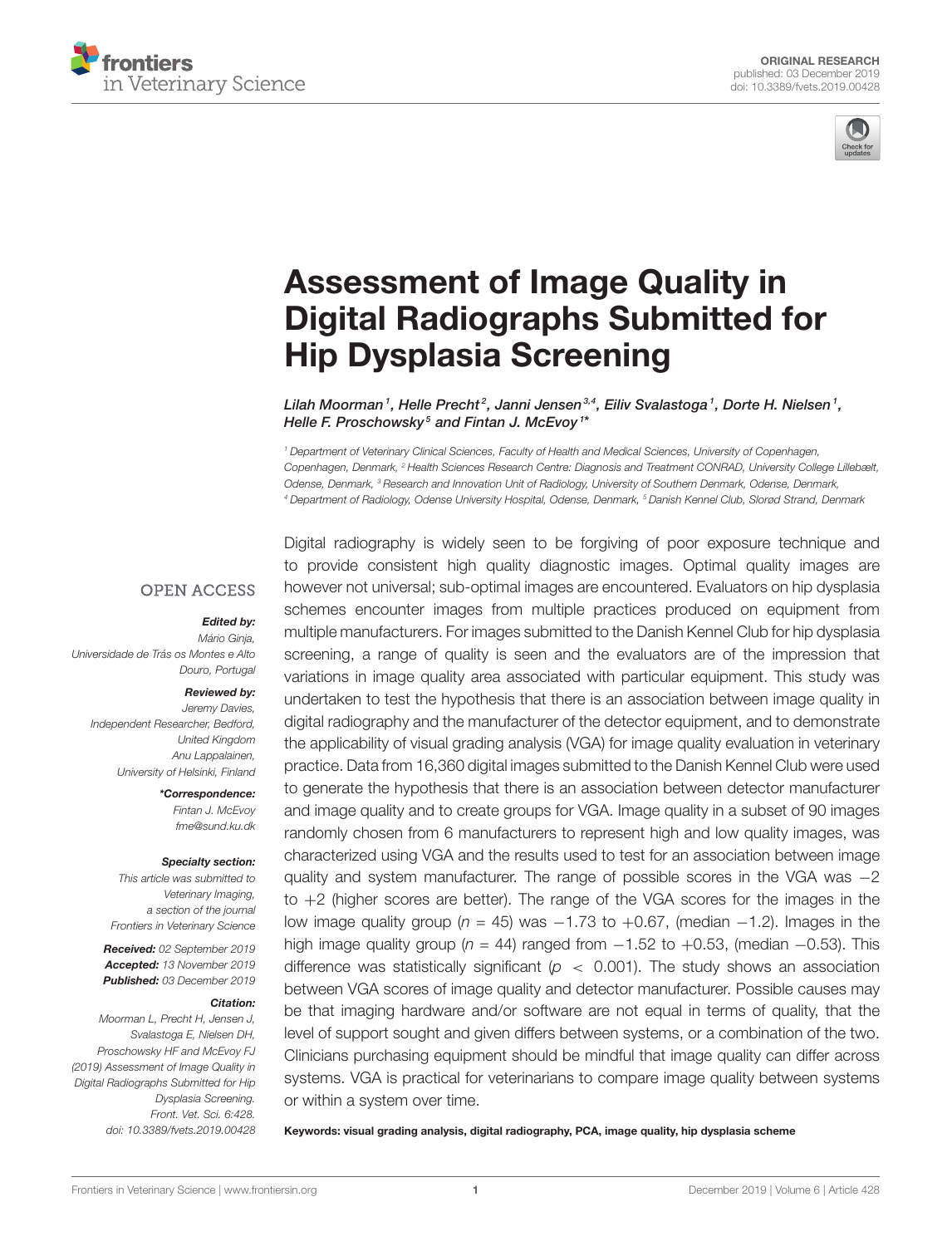# 1. INTRODUCTION

The major benefits of digital radiography are well accepted and include an increased tolerance of errors in exposure factor selection, avoidance of the negative environmental impact of film processing, ease of storage and retrieval, and if used correctly, improved image quality [\(1\)](#page-6-0). For these reasons computed radiography or increasingly digital radiography dominate over film screen radiography in veterinary practice [\(2](#page-6-1)[–4\)](#page-6-2). This trend of digital radiography dominance is also seen in images submitted to the Danish Kennel Club for hip dysplasia screening. Over time, evaluators in this scheme have been under the impression that general image quality was related to the detector system manufacturer, which is known from the image metadata as the images are submitted in DICOM format. General quality is recorded by the screening evaluators for each image in the Danish Kennel Club database. This quality score is different to the hip evaluation score. The quality score is provided as a service to the veterinarians submitting images. It is based on a wide assessment including not only technical image quality issues, but also radiography technique such as patient positioning or beam centering. As such, this quality evaluation is not standardized and is not tested or further evaluated in this study. The evaluation was solely used to generate the hypothesis of a link between quality and detector manufacturer.

There is a perception that digital sensors and image processing and correct for all radiography errors, but in truth errors and artifacts also occur in digital systems [\(5\)](#page-6-3). In the veterinary radiography literature there is lack of information on radiography quality control procedures specific to Digital radiography which are suitable for use in general practice. Quality control studies from the veterinary domain are limited in the literature. This sporadic occurrence of publications in this area suggests that there is poor awareness of the need to monitor image quality, both for reasons of diagnostic sensitivity and for maintaining radiation doses (to patients and, if present, technicians or owners) as low as reasonably practicable. A need for ongoing quality control in digital radiography is recognized in the human literature and a recent publication in the veterinary domain described work toward developing a quality control test specimen that may be pertinent to veterinarians [\(6\)](#page-6-4). Procedures to achieve this may include rejected image analysis, exposure analysis, and artifact identification. All are suggested as being vital for the optimal operation of a department performing digital radiography [\(7\)](#page-6-5). Reject image analysis in this context will include an assessment of image quality.

Digital image quality can be characterized by several parameters. Important among these are resolution, noise and artifact [\(8\)](#page-6-6). Resolution describes the ability of the imaging system to separate features in the patient that are close to each other. These features may be close in the sense of physical space, in which case the term spatial resolution is used. This indicates the ability of the imaging system to display closely positioned features at separate locations. Alternatively two features may be close to each other in that they differ slightly in their ability to attenuate x-rays, in which case the term contrast resolution is used. It indicates the ability of the imaging system to display these similar but differently attenuating features at different points on a gray scale. An imaging system that can combine good spatial and contrast resolution will allow the radiologist to identify small objects that differ only slightly in their attenuating properties with surrounding tissue. Veterinary patients are often small relative to those encountered in human radiography and so may be particularly demanding of good spatial resolution. System noise may be seen as variations in image pixel value that are unrelated to the attenuation properties of the tissue being imaged. If an area that is expected to show uniform attenuation (e.g., muscle), shows random variations in pixel value (gray tone), this may be due to system noise. The inverse relationship between noise and the number of photons used to obtain the radiograph is important in radiography. The term "anatomical noise" refers to the role that normal anatomy may have in obscuring important pathology. Anatomical noise is considered to be the limiting factor in the detection of lesions in the thorax [\(9,](#page-6-7) [10\)](#page-6-8). Artifacts can be thought of as features that are seen in an image and mask or mimic clinical features. Digital image artifacts can arise within the patient, or within acquisition hardware or software.

Methodologies for quantifying these parameters of image quality may be physical measurement, psychophysical evaluation or clinical assessment. Physical measurements include detective quantum efficiency (DQE) methods which are concerned with parameters such as modulation transfer function (MTF) and noise power spectrum (NPS). DQE methods are objective but are considered indirect methods of image quality. Descriptions of image quality from these physical perspectives give information about technical image quality, without any influence of human observers. Psychophysical methodologies of image quality assessment include the "contrast detail" analysis. Observers are asked to score images from phantom objects and the results provide quantitative assessments of low contrast and small detail measurements. These measurements correlate well with performance measurements in chest radiography [\(11\)](#page-6-9). Both the physical and psychophysical methodologies however are based on measurements from phantom objects and can be criticized for not reflecting realistic clinical image environments [\(12\)](#page-6-10). Performing and interpreting objective physical measurements of image quality are likely beyond the veterinary practitioner who may be considering the purchase of new imaging equipment, or concerned with maintaining and improving image quality over time with existing equipment as part of a quality control procedure. Visual grading analysis (VGA) is a clinical assessment, and is accessible to the veterinary practitioner for image quality audits. It is based on the ability of observers to detect and perceive predefined image criteria [\(13\)](#page-6-11). It is an image evaluation methodology that is reported to be have attractive simplicity and powerful discriminating properties [\(14,](#page-6-12) [15\)](#page-6-13). A VGA may be performed using absolute or relative grading. In the former, assessors score the degree to which specific image criteria are met. Relative grading on the other hand compares specific image criteria in the image being assessed to the same criteria on a reference image. This latter form of VGA was used in this study and our 5 point grading scale is typical. In relative VGA, a high score simply indicates the degree to which the image examined is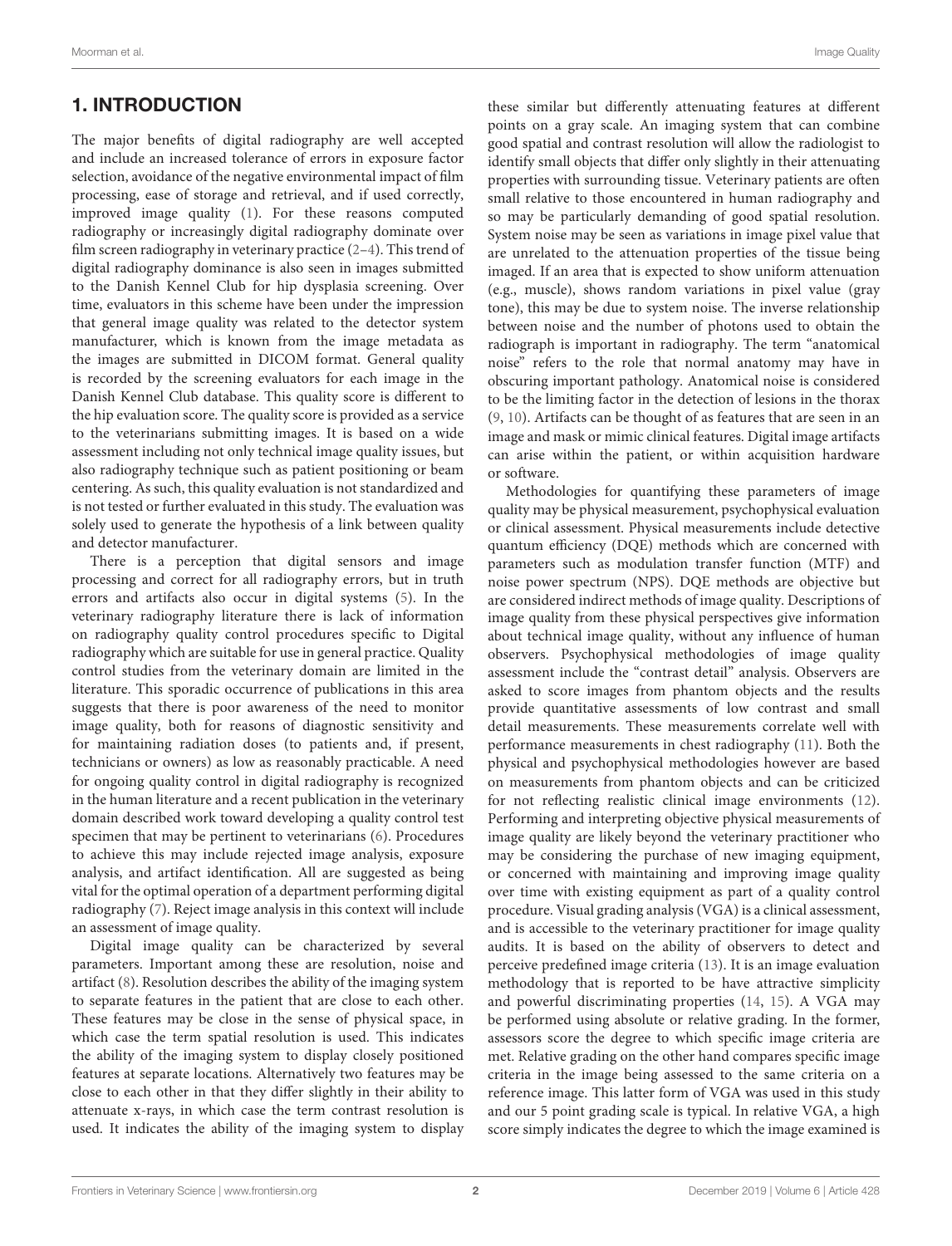better than the reference. Both the reference and test images may be excellent or both may be poor.

The aims of this study are to confirm the suspected association between quality grades in the kennel club records of hip dysplasia screening radiographs and the system manufacturer, and to rank manufacturers according to image quality. If the suspected association is confirmed, this ranking will be used to create two groups of manufacturer by image quality. Visual grading analysis will then be used to test the hypothesis that images chosen at random from each of the two image manufacturer groups differ with respect to image quality assessed by VGA. The null hypothesis being that there will be no difference in VGA quality scores between the two groups.

### 2. MATERIALS AND METHODS

Digital radiography images (16,360) submitted during the period 2012 to 2017, to the Danish Kennel Club for hip dysplasia screening were retrieved from a patient archiving and communication system (PACS). For each image the manufacturer name (available as metadata in the header of each image) was retrieved, as was a kennel club quality grade awarded at the time of hip dysplasia grading. The grade uses an ordinal scale with three categories 1, 2, and 3 and was stored in the kennel club database. A kennel club quality grade of "1" is applied to images of satisfactory quality and grades of "2" and "3" applied to images with increasing degrees of technical faults, but are nonetheless of diagnostic quality for the purposes of awarding a hip dysplasia screening score. Technical faults in this context include suboptimal image contrast and spatial resolution, the presence of noise and also artifacts unrelated to the detector system such as labeling and positioning errors. The images were ranked according to their kennel club image quality grade. Statistical analysis was performed on these data as part of the hypothesis generating process to confirm that an association exists in the database between manufacturer and quality grade and also to determine mean kennel club quality grade for each manufacturer. The quality grade was then used to create a list of manufacturers ranked by image quality. Images from the top three ranked manufacturers were assigned to a group (high quality), and images from the bottom three manufacturers were assigned to a group (low quality), for VGA analysis as described below. This study was carried out in accordance with the commitments contained in the Basel Declaration and adhered to the General Data Protection regulations of the European Union. The protocol was approved by the local Ethics and Administration Committee, Department of Veterinary Clinical Sciences, University of Copenhagen.

### 2.1. Visual Grading Analysis

The three manufacturers with the three highest average kennel club quality grades (high quality group) and the three with the three lowest grades (low quality group) were selected for the VGA. Fifteen images from each manufacturer were randomly selected for evaluation, resulting in a total of 45 images per group (total 90 images). The null hypothesis was that there would be no difference in VGA scores between groups. In addition three images from each manufacturer (i.e., 18 images) were duplicated. These duplicates were combined with the 90 images mentioned above and again presented randomly. Their scores were used for measuring intrarater agreement. Thus, 108 images in total were analyzed. All images were compared during the analysis to a "reference" image chosen at random from a set of images from the manufacturer with the median quality grade in the kennel club database. In this way the VGA used can be described as a "relative VGA."

Five VGA image criteria as follows were used. Criteria "A" and "C" were concerned with contrast resolution and low contrast resolution, respectively. Assessment of criterion "A" compared the demarcation between medullary and compact bone (mid diaphysis right femur) in the test image to that of the reference image. Criterion "C" compared the visualization of the acetabulum as it summates with the femoral head on the test image to that of the reference image. Criteria "B" and "E" were concerned with spatial resolution. Assessment of criterion "B" compared the sharpness of bone trabecula in the right femoral neck and greater trochanter area in the test image with that of the reference image. Assessment of criterion "E" compared the sharpness of the right femoral head on the test image with that of the reference image. Criterion "D" was concerned with image noise. Assessment of this criterion "D" compared the homogeneity of the soft tissues lateral to the mid diaphysis of the right femur with that of the reference image. These various image criteria were chosen to be relevant to the imaging task at hand, namely the evaluation of pelvis radiographs for hip dysplasia screening, and to correlate with those reported for similar imaging tasks in the literature [\(16\)](#page-6-14). Scores were awarded on a 5 point scale, with scores of −2, −1, 0, +1, and +2 to indicate that a criterion is, respectively, much worse than, worse than, similar to, better than or much better than the same criterion on the reference image The mean of the 5 individual image criteria scores was determined for each image for each reader, and the mean of these reader scores was taken as the overall VGA score for each image. The score for each image is thus a mean of means. The minimum score an image could receive was −2, the  $maximum +2$ .

# 2.2. Viewing and Assessment

Three observers performed the assessment, a veterinary imaging resident, a veterinary radiologist and a human certified reporting radiographer at two different viewing locations (University of Copenhagen and Odense University). At both locations images were viewed on paired DICOM standard screens using DICOM display software (ViewDex V2.48) which has been used and described in observer performance studies in radiology [\(17,](#page-6-15) [18\)](#page-6-16). This allowed the observer to view the test and the reference images side by side, to zoom, pan, alter window level and width for each image, and to enter the assessment for each parameter using a check box available on the side of the image. Responses are automatically logged in data files for the program. Images were presented in random order by the software; there was no opportunity to revisit images already scored. The observers could interrupt their session at any time and subsequently pick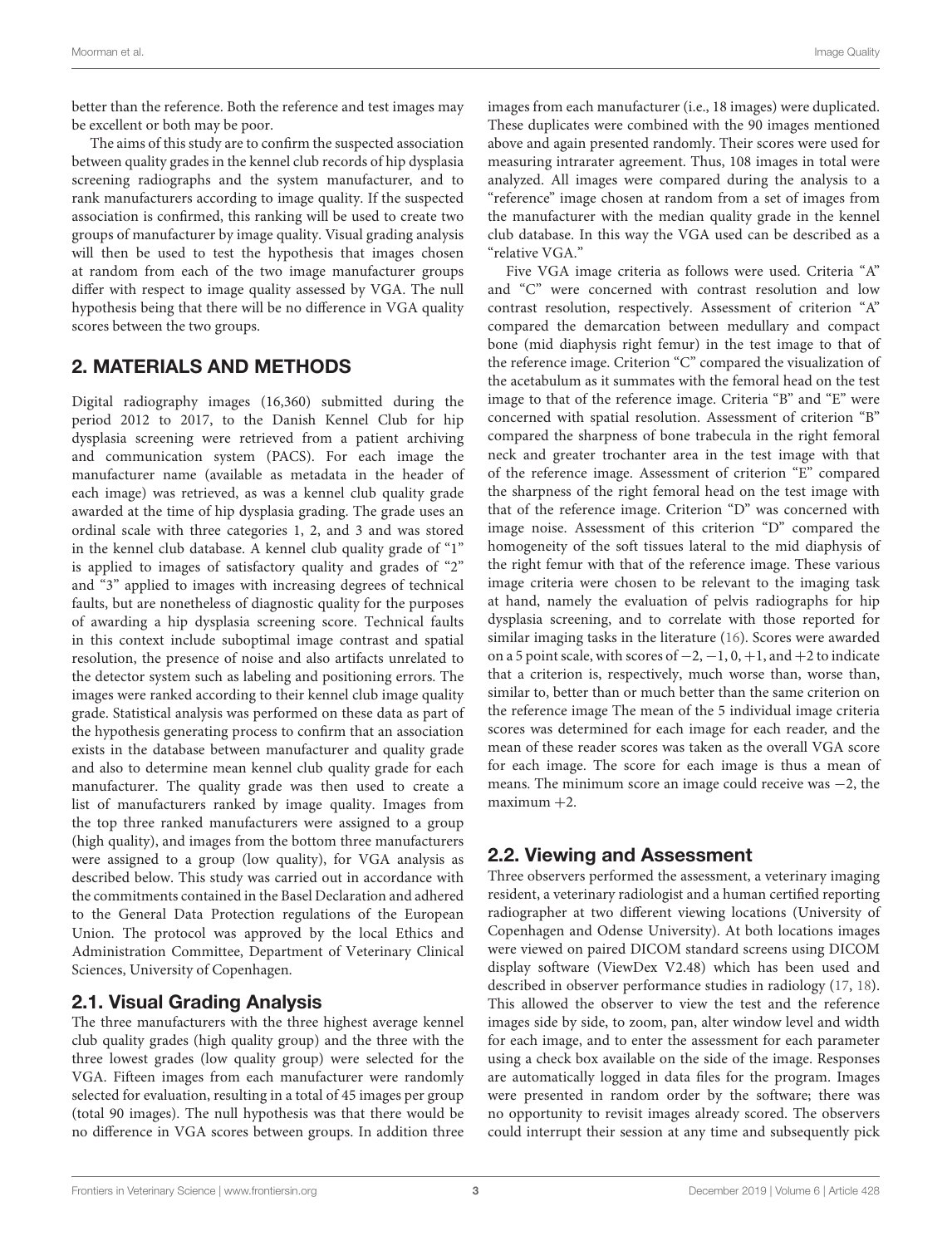up where they left off. Each observer completed the task in 2 to 3 sessions.

# 2.3. Data Processing and Statistical Analysis

Data was extracted from image files using the PyDicom package (Version 1.2., available at [https://pydicom.github.io/pydicom/](https://pydicom.github.io/pydicom/stable/index.html) [stable/index.html\)](https://pydicom.github.io/pydicom/stable/index.html) in Python (Version 3.7.2. Python Software Foundation, [http://www.python.org\)](http://www.python.org). A Kruskal-Wallis rank sum test was used to test for associations between image quality grades from the kennel club database and the manufacturers. Differences in VGA test scores between the two quality groups were tested with a Wilcoxon rank sum test. Results of the VGA were explored using principal component analysis (PCA). Intraclass correlation coefficients for each observer were calculated to estimate repeatability of the VGA. Kendall's coefficient of concordance (Kendell's W) was used to the measure the degree of association between the assessments made by the three evaluators. All statistical tests and procedures, and the plot generation were performed using the statistical programming environment R (R: A Language and Environment for Statistical Computing, version 3.5.1, 2018, [https://www.r-project.org/\)](https://www.r-project.org/).

# 3. RESULTS

### 3.1. Overview of the Dataset

A total of 40 different manufacturer names were identified in the dataset. Images from 9 manufacturers were represented by 20 or less images. These manufacturers and images were excluded from further consideration. Images where no quality grade was available in the kennel club database were also excluded from consideration. This process of elimination resulted in 15,859 of the original 16,360 images available for further analysis. Of these 15,859 images, 12,685 (80%) had image quality "Grade 1," 2157 (14%) had image quality "Grade 2" and 607 (4%) had image quality "Grade 3." The mean quality grades for these 31 manufacturers ranged from 1 to 2.13. There was a statistically significant association between kennel club quality grade and manufacturer ( $p < 0.001$ ). The images were thus grouped by manufacturer and groups were then ranked according to the mean quality grade for the manufacturer. High and low quality groups were thus created as described in the methods and a VGA was performed.

### 3.2. Visual Grading Analysis

The range of the VGA scores for the images in the "low quality" group ( $n = 45$ ) was  $-1.73$  to  $+0.67$ , with a median value of −1.2. The corresponding values for images in the "high quality" group ( $n = 44$ ) ranged from  $-1.52$  to  $+0.53$ , with a median value  $-0.53$ . This difference was statistically significant ( $p < 0.001$ ). The image numbers per group are not equal as one image had to be rejected from the assessment. It was an elbow joint image that was accidentally inserted into the wrong database group during initial upload to the kennel club PACS.

The scores for each image criterion are shown for each quality group in **[Figure 1](#page-4-0)**. It can be seen that for all image criteria, images in the high quality group outperformed those in the low quality group. The PCA of the data shows that despite some overlap, there was a separation in images according to image quality group when the first and second principal components of the VGA data were plotted against each other. The loadings shown on the biplot (**[Figure 2](#page-5-0)**) indicate that there was a positive correlation between the assessment of image criteria A, B, C, and E. These criteria are concerned with contrast resolution (criterion A), spatial resolution (criteria B and E), and low contrast resolution (criterion C). The assessment of criterion D (image noise) was not correlated to the other evaluation criteria. In the PCA, 83.1% of the variation in the data was explained by the first two principal components (PC1 and PC2). The reference image and examples of the test images are shown in **[Figure 3](#page-5-1)**.

# 3.3. Intraclass Correlation and Kendall's W **Coefficients**

The ICC was determined for each readers assessment of duplicate images. The values of this test statistic for the three readers were 0.907, 0.921, and 0.948. Values above 0.9 are considered to indicate excellent agreement [\(19\)](#page-6-17). The value of Kendall's W coefficient of concordance was 0.8 (zero indicates no agreement between raters; 1 indicates perfect agreement).

# 4. DISCUSSION

This study set out determine if a suspected association between image quality and image detector manufacturer existed in a large cohort of images submitted for hip dysplasia screening to the Danish Kennel Club. The results of the initial analysis of the metadata from the images and their associated quality assessment indicate that one or more manufacturers are over-represented in one or more of the kennel club image quality grades. This demonstrates that there is an association between these quality grades and the system manufacturer associated with the image. The VGA was used to determine if an assessment based on image quality only, using carefully selected image criteria will also demonstrate differences according to manufacturer.

The evaluation criteria used in this study relate to detector and image processing performance and are particularly relevant to the evaluation of skeletal disease. With regard to the reference image, it is important to note that it should not be thought of as an ideal image. An optimal reference image from the point of view of the VGA will rank midway in quality with the test set images; some images in the test set will be found inferior to the reference, others superior. In this way if the reference image is ideal, the full range of test scores will be utilized in the assessment. The degree to which a reference image proves to be optimal only becomes clear as the study progresses, and only after an analysis of the results has been performed.

Choice of image criteria for evaluation is important. In this study image criteria A and C indicate contrast resolution, B and E are related to spatial resolution and criterion D relates to system noise. All were chosen with skeletal assessment in mind. Other relevant image criteria can be envisaged for assessment of other tasks, e.g., thoracic and abdominal imaging. In this study expert participation from academic radiographers and experience of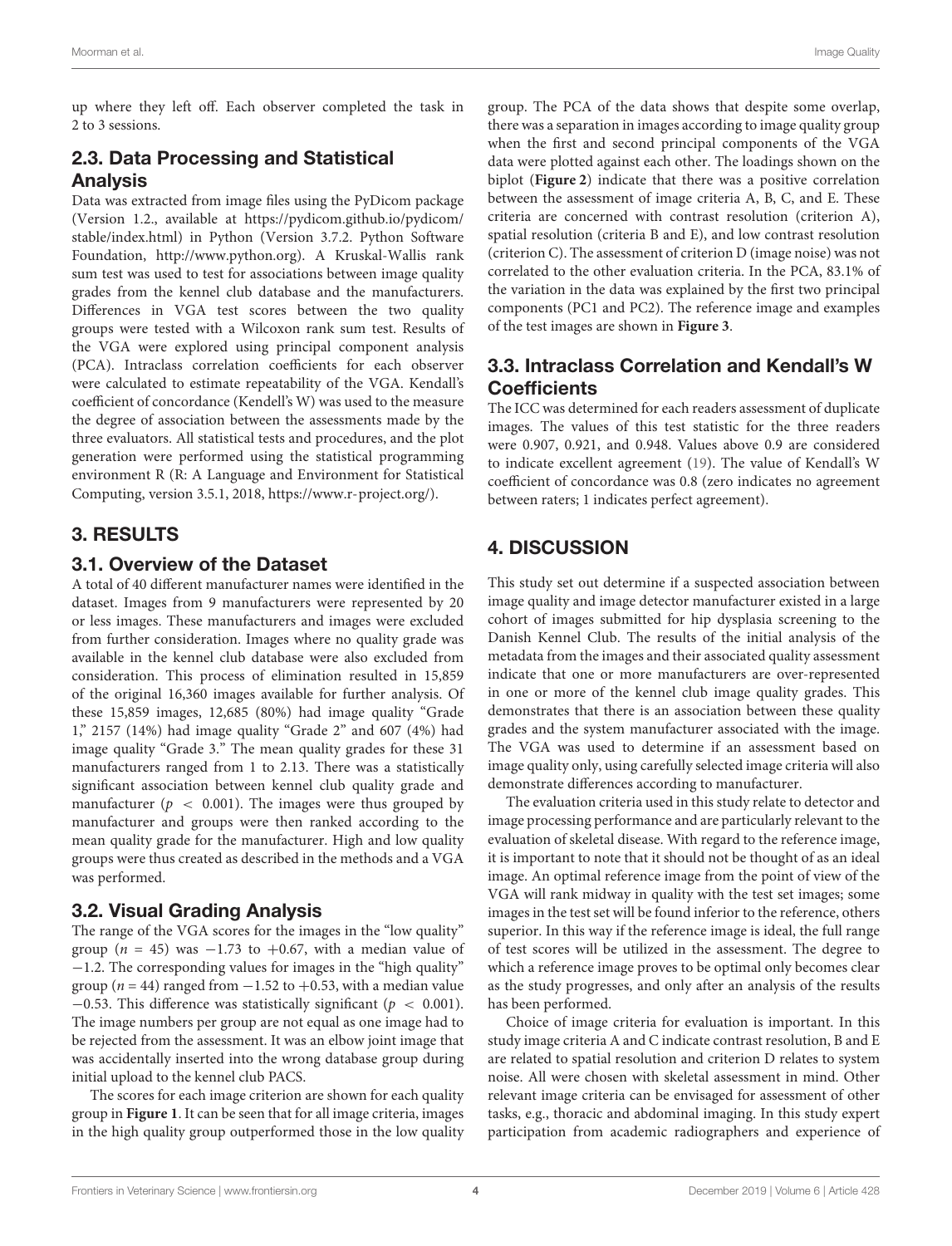

<span id="page-4-0"></span>was higher (indicating superior image quality) for the images in the high quality group compared to median value for images in the low quality group.

veterinary imaging were combined to devise relevant image features for assessment by VGA. Well-chosen VGA criteria give rise to evaluations that are clinically relevant and allow an assessment process for the observers that is similar to their day to day clinical image evaluations.

The underlying technical influences on the outcome of the VGA have to be considered if system quality is found to be unsatisfactory. This consideration requires a record of the details of the image system and of the imaging parameters. This information is essential for remedial action. Details required will include focal spot size, degree of collimation, exposure tube current (mA) time (s), and kilovoltage (kVp), detector object distance, detector to focus distance, detector and anti-scatter grid specifications including fill factor, exposure index values, patient thickness, region examined and reconstruction algorithm used. If these parameters are known, a recommendation for image optimization can be made. Some of these data, specifically those relating to the x-ray generator and exposure factors, were not available to us in this study. Also the relative purchase costs of the equipment detector systems was not known. For this reason we cannot specify causes for the different image quality scores awarded. Of the list given here, many parameters will be constant within a practice, available in the system documentation or be self-evident from the image. It may be that only mA, s, kVp, patient thickness, exposure index values and collimation need to be recorded for each exposure by the radiographer for practical recommendations for improvement to be made.

The VGA results in this study show a significant difference in score between groups, indicating that veterinary imaging systems are not equal in terms of the image quality represented by their images in a large database. There are potential explanations for this. It may be that the hardware and software of one system are superior to those of another; it may be that systems are technically equal, but all do not run to manufacturer's specification either because qualified technical support is not available or not sought. There is some support for the latter view in that for most criteria shown in **[Figure 1](#page-4-0)**, there is a greater variability in the VGA data for the low quality compared to the high quality group. The data therefore does not provide an ordered list of systems by quality to which manufacturers name can be fairly added. Such a list would require that comparisons were made between images of the same patient or object, a standardized technique and that all manufacturers confirmed that their systems were working and used according to their specification. The ranked list that such a study would produce could then be displayed along with equipment cost, or ranked lists could be grouped according to equipment cost. We feel, however, that given the number of images examined (almost 16,000 in the initial survey and 90 in the detailed VGA), bias that may be introduced by one patient type or other non-system variable is reduced. The high levels of agreement, with ICC values between 0.91 and 0.95, indicate excellent reliability for the VGA [\(20\)](#page-6-18). Thus the data are a fair indicator of current status; an indicator that there is an association between image quality and manufacturer. It should also be noted that all the images included in the study were of diagnostic quality for the clinical indication at hand (hip dysplasia screening). However, other clinical scenarios can be envisaged where the shortfalls in spatial or contrast resolution or in image noise detected in the images examined could be limiting in diagnosis.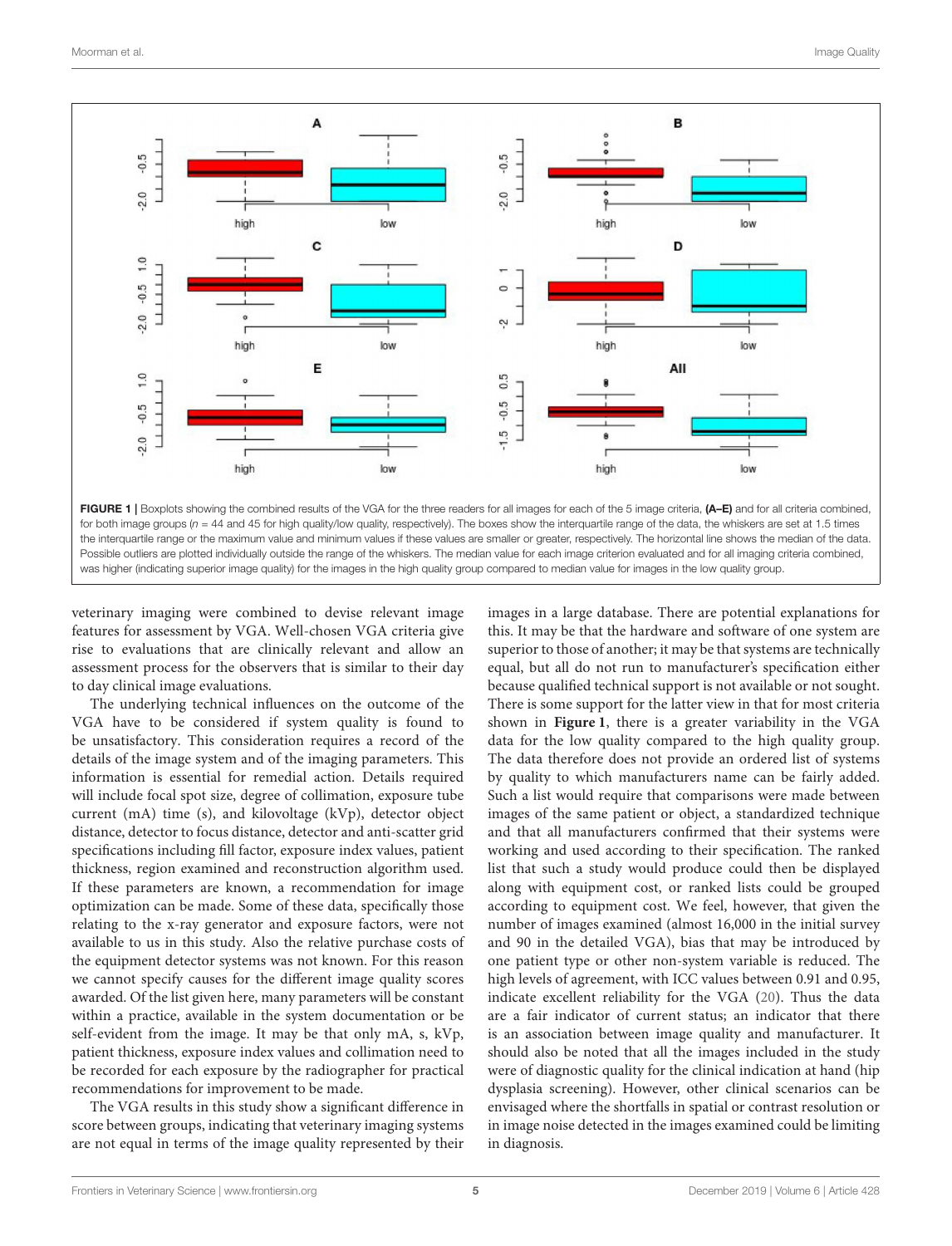

<span id="page-5-0"></span>FIGURE 2 | Principal component analysis biplot of the VGA results. Each plotting character represents a single image. Principal component analysis scores for the high quality images (yellow squares) are grouped in the upper right quadrant, while PCA scores for the low quality images (blue circles) mainly occupy the remaining quadrants. This indicates that the VGA appears successful in separating the two image groups. The first (PC 1) and the second (PC 2) principal components taken together describe 83.1% of the variation in the data. The loadings (red arrows) show the contribution of each image criterion and their degree of correlation. The biplot shows that image criteria A, B, C, and E were positively correlated, while there was poor correlation between the PCA scores for image criterion D and those of all other image criteria.



<span id="page-5-1"></span>FIGURE 3 | Test images selected according to VGA results, and the reference image. The relatively low quality image (left) has an overall VGA value of −1.7. It thus lies on the spectrum between being worse (-1) and much worse (-2) than the reference image. The relatively high quality image (right) has an overall VGA value of +0.5. It thus lies on the spectrum between being similar to and better than, the reference image. The reference image is shown in the center. The assessment criteria called on the observers to focus attention on the region of the mid-diaphysis of the right femur and on the right hip/femoral trochanter region. Images have been cropped and identifying data masked for this figure.

A further study that eliminated variance in radiographic technique e.g., standard radiographic subject and consistent radiographer and technique might refine the findings. Those findings might then, quite reasonably, be correlated with the costs of the installation as well as the manufacturer. It is also quite likely that one manufacturer may produce installations of

differing complexity, cost, and image quality; this would have to be considered.

Veterinarians should be aware of inequalities as demonstrated in this study, in image quality between systems from different manufacturers. Such awareness and a knowledge of image quality analysis, particularly of relative VGA, would allow practitioners